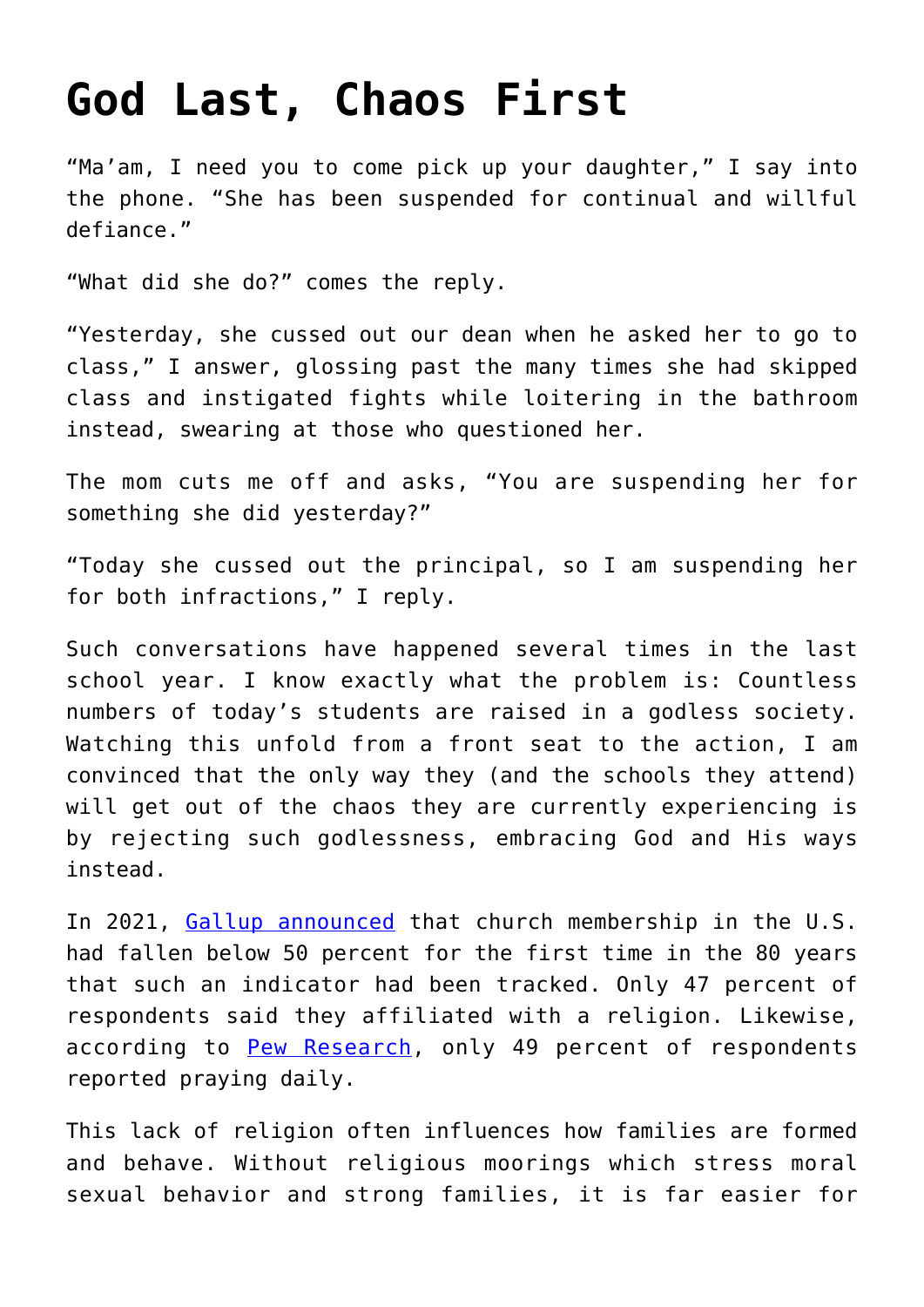families to breakup or be unstable.

Recent estimates show that close to 40 percent of births in the United States [occur outside of marriage](https://www.childtrends.org/publications/dramatic-increase-in-percentage-of-births-outside-marriage-among-whites-hispanics-and-women-with-higher-education-levels#:~:text=Recent%20estimates%20show%20that%20about,worldwide%20(Chamie%2C%202017).). Thirty years ago, that number was only at 28 percent. In 2021, *[The Hill reported](https://thehill.com/opinion/finance/543941-americas-single-parent-families)* that almost 25 percent of the U.S.'s 19 million children were living in single-parent families, increasing nearly threefold since the 1960s. Such numbers undoubtedly contribute to the instability of today's students.

The godless nature of society also shows up in how people behave and treat one another. Instead of sticking close to the truth, people feel empowered to lie, slander, or harangue those who are trying to do the right thing.

Consider the mother in the phone conversation above. She began recording our conversation and then reasoned her argument out loud, not letting me speak. When I tried to insert an important detail to her misunderstanding, she stated dramatically, "I am not done, you will have a chance to say your side in just a minute, that is how dialevel (her word) works. I don't know who taught you how the English language works but when two people are having a conversation, one waits until the other is done, and then the other speaks, it is called listening and hearing, thank you very much."

The conversation ended with her promising to call her lawyer on me, followed by a parting accusation of racism and several expletives. Within the first four months of the school year, this same mom and her family members have literally threatened to kill two African American boys and to have a Jamaican boy beat up. I was the staff member who stepped in to protect these victims, yet somehow, I end up getting called a racist.

When people genuinely seek to put God first, then they seek to do what He lays out as successful living. This includes having children within—not without—wedlock, keeping marriages together rather than sending them to divorce court, and being